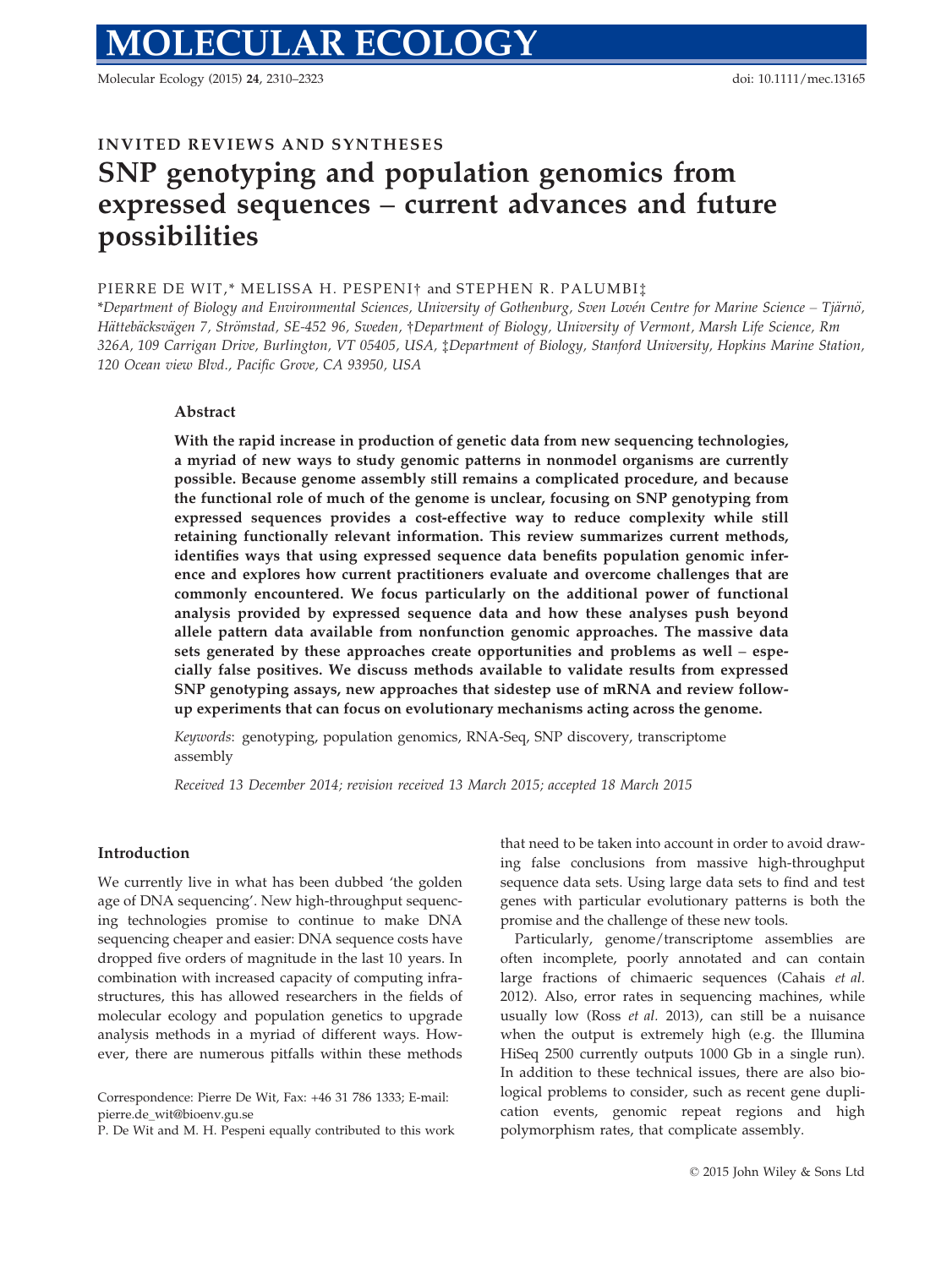One way of reducing the complexity of genomes in order to facilitate population genomic analyses, especially in nonmodel systems, is to focus on expressed sequences (Wang et al. 2009; Gayral et al. 2013). A focus on expressed genes not only reduces the complexity substantially, but also allows for greater accuracy of functional annotation than in reduced representation of genomic DNA libraries. In addition, due to the nature of data from coding genes, there are a number of quality-control steps that are highly useful for trying to distinguish biological patterns from technical artefacts. These advantages allow the basic raw data of SNP analysis to be tested against neutral expectations at a series of levels beyond typical outlier approaches.

Expressed sequences can be targeted in several ways. A direct approach is to create libraries from mRNA transcribed by individuals in a population and sequence the full transcriptome using RNA-Seq or other sequencing approaches. A second is to use exome capture, in which regions of expressed genes are synthesized as oligonucleotides, attached to beads or other substrates, and used to capture short DNA regions that are homologous to the oligos (Teer & Mullikin 2010; Stillman & Armstrong 2015). Such capture libraries have been printed on arrays for analysis of human polymorphisms because the vast majority of human genetic variants with large disease effects are in the 1% of the genome that is coding (Choi et al. 2009).

Unfortunately, development of exome capture arrays is expensive for nonmodel species and requires substantial processing of each individual DNA sample. An emerging alternative is to use genomic DNA sequencing at low genome coverage  $(1-2\times)$  and take advantage of sensitive mapping routines and a transcriptome assembly to sift out the expressed sequence regions (e.g. Doyle et al. 2014).

In this review, we attempt to summarize current methods for SNP marker development and genotyping using RNA sequencing, although the principles apply to any source of expressed sequence genotype data. Furthermore, we review how these SNPs are currently used within the field of population genomics and molecular ecology. We try to identify some of the major issues that complicate analysis and potential ways to overcome them. We devote particular attention to the power of expressed sequence data and the ways they can be used to evaluate inferences of SNP genotype data and allele frequency variation.

# Assembly quality

Sequencing from mRNA samples generates a wealth of short DNA sequence reads from random places in the transcriptome. As a result, one of the key issues of SNP marker development from genomic/transcriptomic data

is the quality of the reference assembly against which these reads are compared (see e.g. Grabherr et al. 2011; Cahais et al. 2012). The ideal transcriptome assembly for population genomic or comparative genomic analyses has one representative, complete sequence for each gene, that is isoforms and allelic variants have a single sequence representative, while gene families and recent gene duplications are maintained as separate sequences (unless the specific goal of a project is to study splice variation-related issues). Attaining this goal has a number of bioinformatic and biological challenges. In this section, we discuss these challenges and review approaches for evaluating transcriptome assembly. Using data from several comparative studies, we also aggregate a 'best practice' pipeline for assembly creation and evaluation to optimize a reference transcriptome for SNP marker quality.

#### Transcriptome challenges and solutions

Biological complexity and technical challenges can result in errors that clutter a transcriptome assembly, reducing the proportion of complete gene sequences. Examples of biological complexity that can challenge the reconstruction of gene sequences include gene duplications, allelic variants, alternative splicing and stochastic changes in expression ('transcriptional noise') (Huh & Paulson 2010). Examples of technical and computational inaccuracies include sequencing errors and the fusion of the ends of two transcripts to form a chimaera artefact (see Box 1). All together, a large proportion of contigs from an unfiltered initial transcriptome assembly may be composed of sequences that are DNA contamination, incomplete gene fragments, chimaeras, splice and allelic variants considered as two separate gene sequences, and recent gene duplications mistaken to be one gene sequence (see Cahais et al. (2012): fig. 6; see Box 1).

Fortunately, many of these errors can be identified by working with contigs that have predicted open reading frames (ORFs). ORF prediction can be carried out easily with publically available programs (e.g. STARORF ([http://](http://star.mit.edu/orf/) [star.mit.edu/orf/\)](http://star.mit.edu/orf/), ORF FINDER ([http://www.ncbi.nlm.](http://www.ncbi.nlm.nih.gov/gorf/gorf.html) [nih.gov/gorf/gorf.html](http://www.ncbi.nlm.nih.gov/gorf/gorf.html)) or TransDecoder.pl (distributed with the TRINITY assembly software)) that recognize start and stop codons and nonsense sequence. For organisms that have recently undergone full-genome duplication events, such as for many plants, the program FINDORF has been developed that can help simultaneously disentangle homologues and predict ORFs (Krasileva et al. 2013). ORF prediction goes a long way to excluding DNA contamination, incomplete sequence fragments, sequencing errors that result in frame shifts and false stop codons, and some chimaeras. This approach will tend to de-emphasize the 3' UTRs of mRNA, which do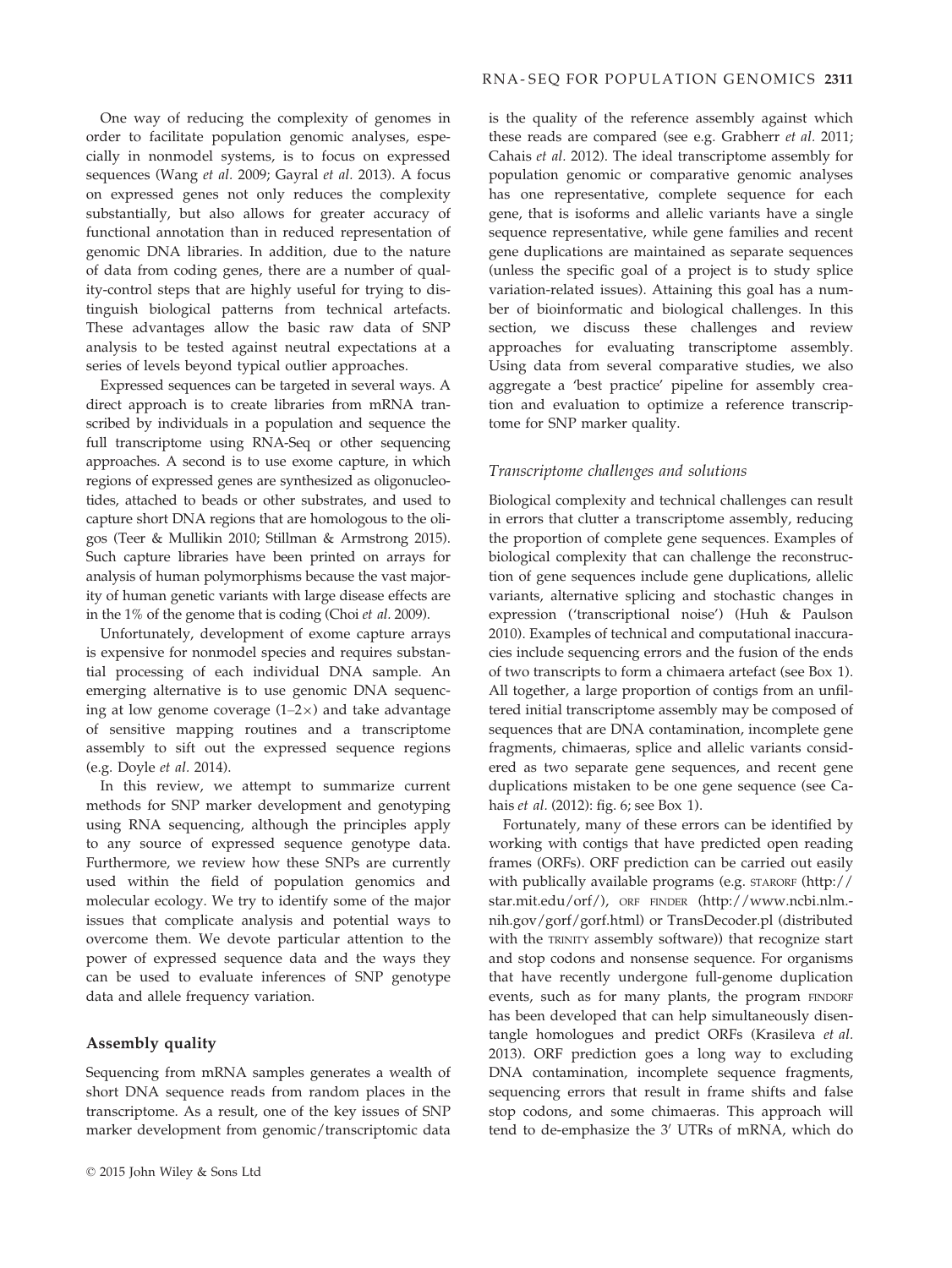#### Box 1. Types of errors in transcriptome assemblies

Chimaera – Erroneous fusion of the ends of two separate transcripts can be detected with BLAST results when two or more nonoverlapping regions of one transcript match different reference transcripts.

Allele – Genetic variant, sequence differences at the same position in a chromosome. Allelic variants can be erroneously assembled as separate transcripts.

Isoform – Transcript variant in the expression of a gene often due to alternative splicing of exons. Alternative spliced isoforms can be erroneously assembled as separate transcripts.

Paralog – Paralogs, separate transcripts related by an historical gene duplication event, can erroneously be assembled as one transcript, can be detected by multiple protein sequences from a reference assembly matching one contig and can be revealed through collapse factor calculation (see Box 2).

Fragment – A partial, incomplete transcript sequence. Fragments can dominate assemblies due to degradation of the 3' ends of mRNA prior to library preparation or poor assembly.

 $rRNA$  – ribosomal RNA, highly abundant RNA that can contaminate sequencing libraries, reads and assemblies.

not have open reading frames. As a result, high-quality mRNA preparations are needed so that full-length coding gene regions can be assembled. Availability and processing high-quality mRNAs can be a major roadblock to using expressed gene approaches, although recent development of DNA-based methods of exome capture is relieving this problem.

The downstream effects of misassembled transcripts are creation of many false SNPs when paralogous sequence changes are mistaken for polymorphisms and the discarding of true SNPs when allelic differences are treated as two separate genes rather than one. Members of a paralogous gene family can be mistakenly collapsed into a single representative contig. These errors occur during assembly due to the blending of reads from similar transcripts into a single sequence. Such errors can sometimes be identified using results from a tBLASTn search, querying translated assembly contigs against a high-quality protein database from a closely related species. This reverse annotation process will reveal erroneously collapsed contigs when multiple orthologous proteins from the reference match a single collapsed contig (O'Neil & Emrich 2013: fig. 4).

From tBLASTn results, one can also calculate another metric of assembly quality, the 'collapse factor', which is simply the mean number of reference proteins that match

each contig. Rather than 1:1 orthologous matches between reference and new transcriptomes, there may be several paralogous reference protein sequences that match a single contig of erroneously collapsed paralogs. Barring true differences in paralog numbers between the new and reference genomes, a better assembly will have a collapse factor near 1, while poorer assemblies will have larger collapse factors (O'Neil & Emrich 2013). A number of publically available scripts have been developed to calculate such transcriptome quality metrics (including within TRANSRATE v0.2.0 (Smith-Unna et al. 2014) and in the Galaxy pipeline associated with Cahais et al. (2012)).

However, in the absence of a high-quality reference resource, these potential effects on downstream analyses suggest that erring on the conservative side of assembly, that is keeping allelic variants as separate 'genes' rather than potentially collapsing paralogs, would reduce the number of potential false positives at the expense of increasing potential false negatives. Other assembly errors, such as chimeras, should not affect variant detection for the purposes of downstream population genomic analyses, although they will affect transcriptome accuracy and gene annotation.

#### How to evaluate transcriptome assemblies

A number of computational approaches have been developed for evaluating the accuracy and completeness of transcriptome assemblies. Variation between assemblies due to differences in assembler algorithms or assembly parameters can be measured quantitatively through measures of contiguity, such as median contig length, the number of contigs and N50 (see Box 2). However, the correctness of an assembly does not correlate well with statistics of contiguity (Salzberg et al. 2012). Beyond quantitative metrics of contiguity, there are important qualitative measurements that require comparisons to a reference transcriptome of a closely related species (<10% sequence divergence (Vijay et al. 2013)) or to curated databases such as SWISSPROT ([www.uniprot.org\)](http://www.uniprot.org) or core conserved genes in eukaryotic genomes (eukaryotic orthologous groups, COGs (Tatusov et al. 2003; Parra et al. 2007)). A commonly used strategy to estimate the quality and completeness of an assembly is based on BLAST hits to public databases such as UNIPROT [\(www.uniprot.org](http://www.uniprot.org)). Although, as expected, this approach can be limited for nonmodel organisms that are not well represented in such databases (Feldmeyer et al. 2011), there are also several publically available packages that incorporate both quantitative and qualitative measures of transcriptome quality (TRANSRATE [[http://hibberd](http://hibberdlab.com/transrate/)[lab.com/transrate/](http://hibberdlab.com/transrate/)], MRNAMARKUP [[https://github.com/](https://github.com/BrendelGroup/mRNAmarkup) [BrendelGroup/mRNAmarkup\]](https://github.com/BrendelGroup/mRNAmarkup), or the Galaxy pipeline from Cahais et al. [\[http://kimura.univ-montp2.fr/](http://kimura.univ-montp2.fr/PopPhyl/resources/datasets/popphyl-galaxy.tar.gz)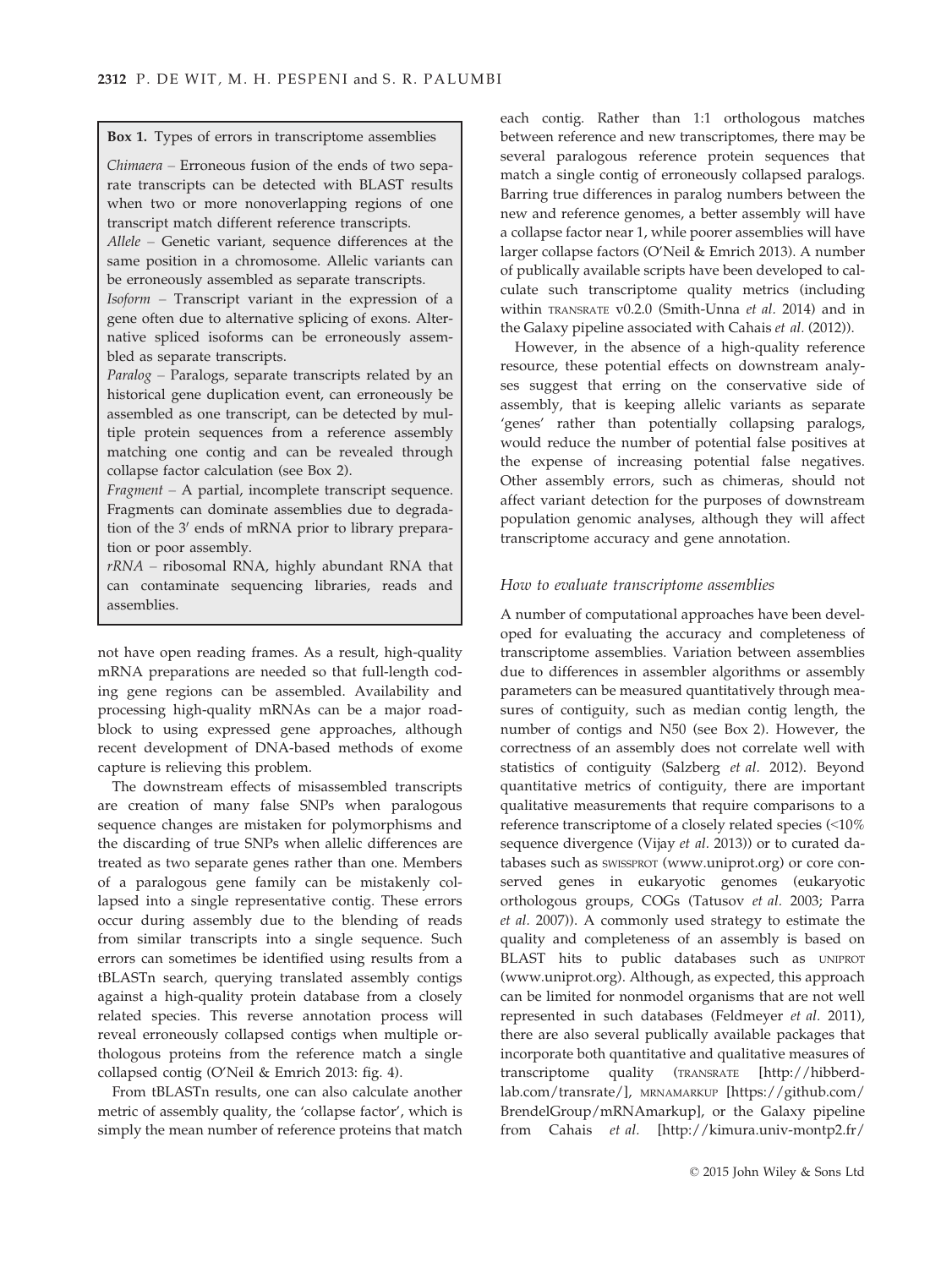## RNA- SEQ FOR POPULATION GENOMICS 2313

Box 2. Metrics for evaluating transcriptome quality

N50 – the length of the contig such that 50% of the sequences in the assembly are longer than the central N50 contig; this metric gives greater weight to longer contigs compared to mean and median contig length. Recovery or Completeness – If a reference transcriptome is available, recovery or completeness can be calculated as the proportion of bases recovered from the reference transcriptome in the new assembly.

Accuracy – If a reference transcriptome is available, accuracy can be calculated as the proportion of bases correctly matched to orthologous genes between the reference and the new assembly.

Collapse factor – If a transcriptome sequence from a closely related species is available, the collapse factor can be calculated to compare the mean number of reference orthologs that match each contig to evaluate different assemblies. Numbers greater than one suggest the erroneous collapse of paralogous transcripts from a gene family into a single contig.

Ortholog – Genes from two different species that share a common ancestral gene, separated by the event of speciation. Function is normally conserved. Databases of conserved eukaryotic orthologous genes (COGs) can be used to evaluate the completeness of a transcriptome assembly.

[PopPhyl/resources/datasets/popphyl-galaxy.tar.gz\]](http://kimura.univ-montp2.fr/PopPhyl/resources/datasets/popphyl-galaxy.tar.gz)). In Box 2, we list different evaluation methods for assembly quality.

# 'Best practice' transcriptome assembly guidelines suggested by current literature

There are a number of choices that can affect assembly quality and, therefore, SNP marker development: how much to sequence, what tissues or developmental stages to sequence from, what type of sequencing platform to use, how to process sequence data before assembly, which assembler to use and how to optimize parameters and finally, how to process and evaluate assemblies. Fortunately, a number of comparative studies have been performed to generate recommendations. Here, we summarize these 'rules of thumb' that have been generated to date.

A recent study by Francis et al. (2013) addressed the question of optimal sequencing depth to maximize coverage for de novo transcriptome assembly in nonmodel organisms. Using regular increments of read counts from sequence data from animal taxa across six different phyla, they identified 30–60 M reads as the range beyond which the discovery of new genes diminishes and the fraction of sequencing errors in highly expressed genes accumulates. They also used sequence data from mouse heart tissue to be able to compare results to a reference genome. For all seven organisms, BLAST comparisons to conserved orthologs showed that the discovery of additional conserved eukaryotic orthologous genes (COGs) diminished beyond 30 million reads (see Francis et al. (2013); figs 4–5). Interestingly, the same optimal range of 30–60 M reads for transcriptome assembly was identified using sequence data from human cell cultures and mouse tissue in the study introducing the OASES assembler (Schulz et al. 2012). Vijay et al. (2013) also make a recommendation regarding coverage of 100 M reads or  $500-800\times$  coverage for optimal assembly considering the effects on downstream gene expression analyses (Vijay et al. 2013).

Regarding starting material, in general, Francis et al. (2013) found that having multiple tissues or RNA extracted from whole animals recovered more transcripts and discovered more conserved genes with less sequencing effort. Sequencing from multiple developmental stages has been an important strategy for maximizing exon coverage as well as complete transcript recovery (Vera et al. 2008). The logic behind this is that most genes are alternatively spliced (Wang et al. 2008), exon skipping is a major type of alternative splicing (Sultan et al. 2008), and exon usage varies substantially depending on the tissue or cell type in which a gene is expressed (Sultan et al. 2008; Wang et al. 2008). As a result, sampling across multiple developmental stages captures variation in isoform expression. Fortunately, for transcriptome assembly, the TRINITY assembler clusters putative isoform variants as 'comps' or components with different isoform numbers (Grabherr et al. 2011). Components as putative isoform variants can be further collapsed based on sequence similarity using the program CD-HIT-EST (Li & Godzik 2006). There is, however, a risk here of accidentally collapsing paralogous transcripts while collapsing the intended isoform variants. The erroneous collapse of paralogs should be assayed using reverse annotation with a protein database of a closely related species as described above. Another method allowing for identification of paralogs is construction of phylogenetic trees of gene families using known sequences from closely related species as outgroups (e.g. Remm et al. 2001). This method has the advantage of taking into account the rate of sequence evolution within the gene family of interest, rather than relying on universal estimators of sequence similarity.

Another important consideration is the number of individuals from which to sequence for a de novo assembly. In general, sequencing from fewer individuals will reduce the probability of SNP or isoform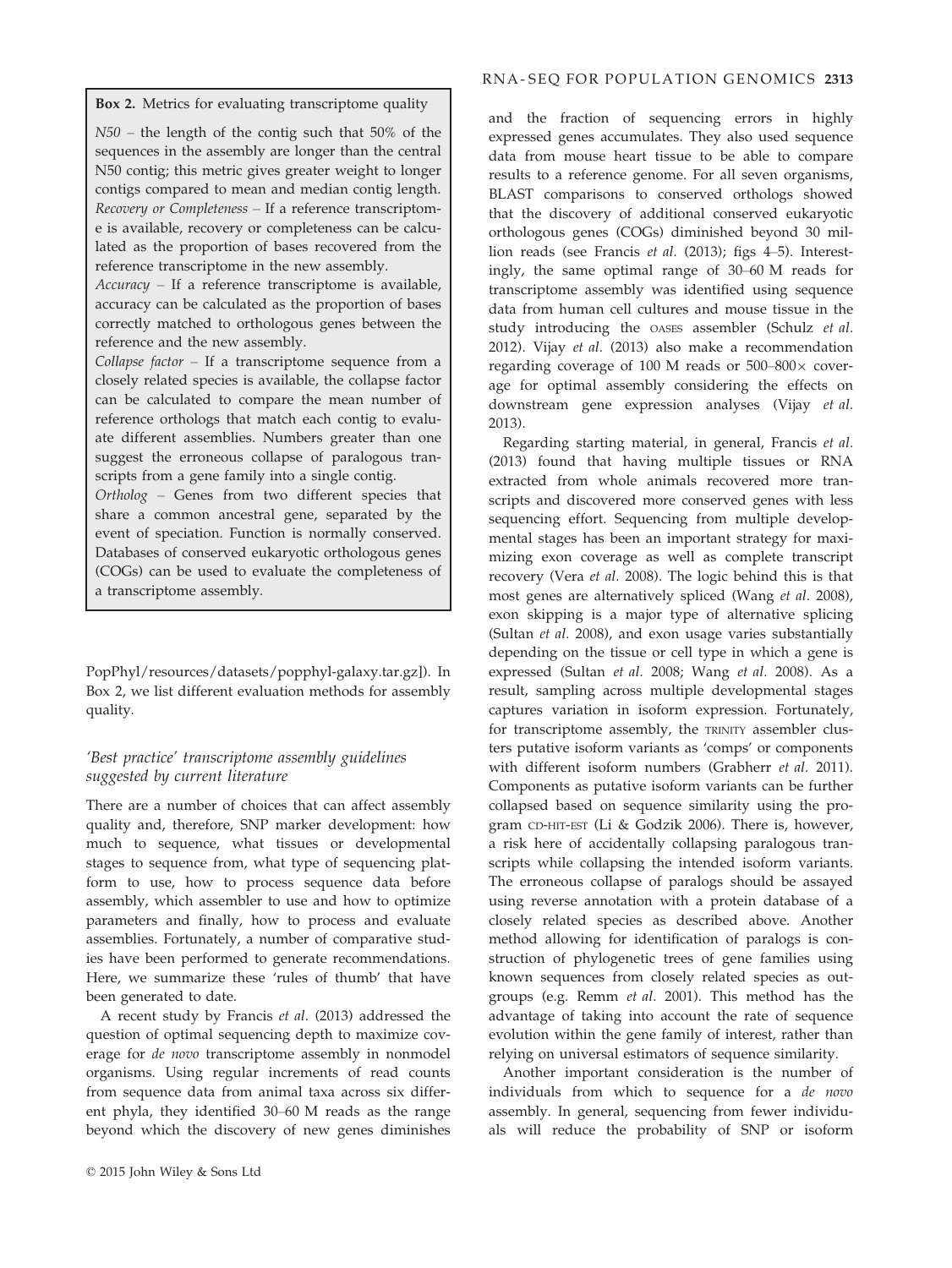variants of a single gene among individuals resulting in the erroneous separation of contigs. However, considering the above recommendation to sequence from across a range of developmental stages/sexes/tissues/physiological states to capture transcripts expressed at various conditions requires sampling multiple individuals for study organisms that are not clonal. Therefore, there must be a balance to maximize transcriptome coverage while minimizing the potential of variants that may incorporate error into the assembly. This category of errors, however, may be reduced using preassembly read processing algorithms such as KHMER (Crusoe et al. 2014), may be captured as 'comps' in a TRINITY assembly (Grabherr et al. 2011) or can be detected via alignments to reference databases postassembly (Cahais et al. 2012).

An important consideration in this respect will be the overall goal of the particular study. In many population genomic studies, for example, the ultimate goal is a comparison of transcripts present in all (or a significant fraction of) samples (e.g. Chen et al. 2010). As the inclusion of less common transcripts will also increase the amount of sample-specific transcripts, this might in these cases be a wasted effort. If, however, the ultimate goal is to create an as-complete-as-possible resource for a larger community, one would want to take care to include even less common transcripts.

There are a number of high-throughput sequencing platforms and assembly strategies that can be employed. Intuitively, longer, paired reads and the incorporation of long-read data from technologies such as PacBio (although PacBio error rates to date are high (up to 20% on a single pass) so error correction is in most cases necessary prior to inclusion in assembly, for example using Illumina short-read data) improve assembly quality and completeness, and result in longer transcripts (Martin & Wang 2011; Cahais et al. 2012; Koren et al. 2012). Cahais et al. (2012) use 454 and 100-bp single-end Illumina sequence data individually and combined from five diverse nonmodel taxa to test the effect of these individual vs. combined data types on assembly quality. They find that the combined data perform slightly better than Illumina single-end, long-read alone and those performed much better than 454 alone (Vijay et al. 2013). Although not tested by Vijay et al. (2013), it could be that Illumina paired-end long-read data would outperform the assemblies from combined 454 and Illumina single-end long-read data. Vijay et al. (2013) also showed improved performance with mapping assemblies to a closely related sister species (<10% sequence divergence) compared to de novo assemblies. Results from genome and transcriptome assembly studies generally support hybrid assembly techniques, combining different sequencing platforms such as Illumina and PacBio (Koren et al. 2012; Utturkar et al. 2014).

Additionally, assemblers tend to perform better if they incorporate information on the sense vs. antisense orientation of the RNA-Seq data; TRINITY is one assembler that does resolve and incorporate strand-specific RNA-Seq data (Haas et al. 2014).

The typical strategies for processing raw sequence data before assemblies involve removing sequencing adapters and low-quality reads and trimming low-quality regions of reads. However, relatively little consideration has been given to excluding sequencing errors prior to transcriptome assembly from RNA-Seq data (Macmanes & Eisen 2013). This is an important consideration because Illumina sequence data generally have error rates of 1:1000 to 1:10000, primarily substitutions, in a nonrandom distribution, increasing from the  $5'$  to the 3' end (Yang et al. 2010; Liu et al. 2014). Macmanes & Eisen (2013) implement the error correction program REPTILE (Yang et al. 2010) on modelled and empirical data and find that while error correction does not affect assembly contiguity, there is a 10% reduction in errors incorporated into transcripts (Macmanes & Eisen 2013). This reduction in the number of substitution errors is particularly important in population genomic studies aimed at SNP marker development. Processing raw sequence data prior to assembly with REPTILE should reduce the identification of many false-positive SNPs.

Another approach that results in the reduction of sequencing errors is digital normalization of sequence data to remove high-coverage sequence reads (Brown et al. 2012). This k-mer base process, implemented in the program KHMER, removes high-coverage reads to a specified level, reducing sampling variation, and thereby removing many of the sequence errors contained in these high-coverage reads (Brown et al. 2012). This process reduces the data set size to onetenth of the original size and therefore reduces assembly time by 90% with negligible affects on the contiguity of assemblies (see Brown et al. (2012); table 5). However, the effect of digital normalization on qualitative measurements of assembly such as per cent of conserved orthologs identified has not yet been reported. It is also possible to normalize RNA-Seq libraries before sequencing, in order to increase the representation of lowly expressed transcripts. Depending on the goal of the project, this could potentially be useful. In cases where a complete assembly or development of markers in lowly expressed sequences is the goal, normalization can be beneficial. However, it is important to remember that the normalized library no longer contains quantitative information about transcript abundance postnormalization, which makes assessment of expression levels or allele-specific expression impossible.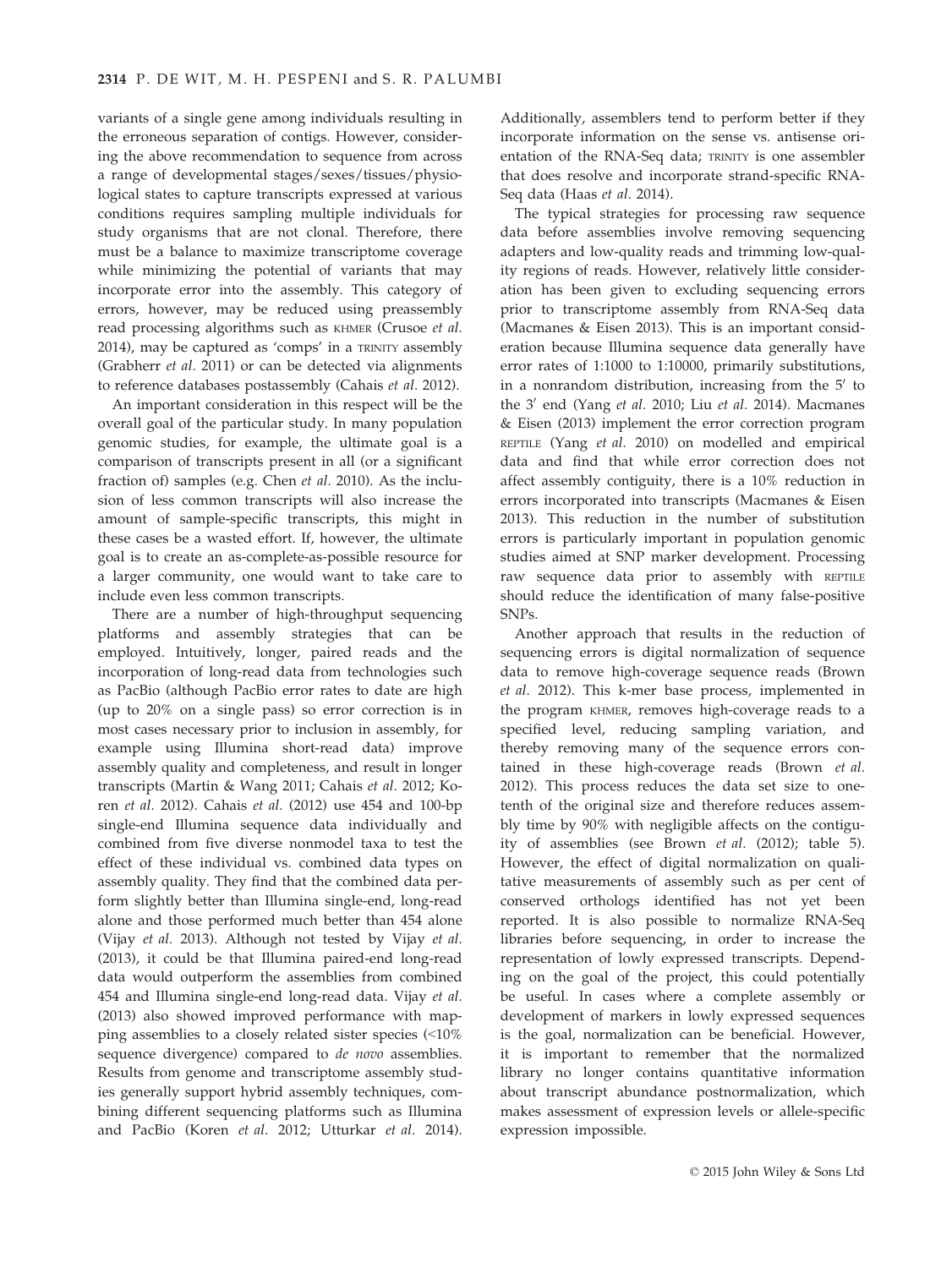Sample a breadth of developmental stages and tissues.

Prepare non-normalized, strand-specific RNA-seq libraries.

Pool and sequence libraries to generate  $\sim$ 30-100 million paired-end, long (100bp) reads (Francis et al. 2013). Additional population samples can be sequenced with Illumina single-end, short reads.

Process raw sequence data for quality as well as errors (Francis et al. 2013).

Digitally normalize read data (Brown et al. 2012).

Assemble cleaned, paired-end long-read sequence data using an assembler with the ability to resolve splice isoforms and gene paralogs (e.g. Grabherr et al. 2011).

Prune assembled transcripts for coverage (4x), read length (600 bp), and open reading frames (ORFs) to remove or reduce DNA contamination, non-coding RNA, chimaeras, and gene fragments (Cahais et al. 2012).

Iterate the above steps and evaluate assemblies with both quantitative and qualitative metrics (BOX 2).

**Without a reference assembly:** evaluate new assembly<br>completeness by searching for conserved eukaryotic orthologous genes (COGs) (Tatusov et al. 2003; Parra et al. 2007).

With a reference assembly: evaluate new assembly through BLAST comparisons to a closely related species; measure completeness, and identify and exclude or correct errors such as chimaeras, collapsed paralogs, and separated isoforms or allelic variants (Cahais et al. 2012).

Postassembly, Cahais et al. (2012) show that filtering contigs based on coverage and length improves the accuracy (per cent of correct predictions, see fig. 7) and the proportion of full-length transcripts and fragments relative to erroneous transcripts (see fig. 6) although at the expense of raw numbers of transcripts (Cahais et al. 2012). A recommendation that balances the number of retained contigs and excluded errors is to filter contigs based on an average  $4\times$  coverage and a minimum length of 600 bp (Cahais et al. 2012).

Summarizing current literature, it is possible to identify a 'best practice' pipeline from experimental design, to platform choice, to raw data processing, to assembler choice and to transcriptome assembly processing and evaluation (Fig 1).

RNA sampling and sequencing. To maximize gene coverage of a new transcriptome assembly within the bounds of diminishing returns, the most effective way seems to be to sample RNA from a breadth of developmental stages and tissues, to prepare non-normalized, strandspecific (Borodina et al. 2011) RNA-Seq libraries and to pool and sequence these libraries on one-quarter to onehalf of one Illumina HiSeq 2000 or 2500 lane to generate ~30–100 million paired-end, long (100 bp) reads.

Data types and normalization. Paired-end long-read sequence data are most effectively used for creating a reference transcriptome assembly. Additional, longer sequence data can be generated with Ion Torrent or PacBio platforms for the transcriptome assembly (after

Fig. 1 Flowchart of a 'best practice' pipeline for transcriptome assembly and evaluation, as suggested by a current literature review.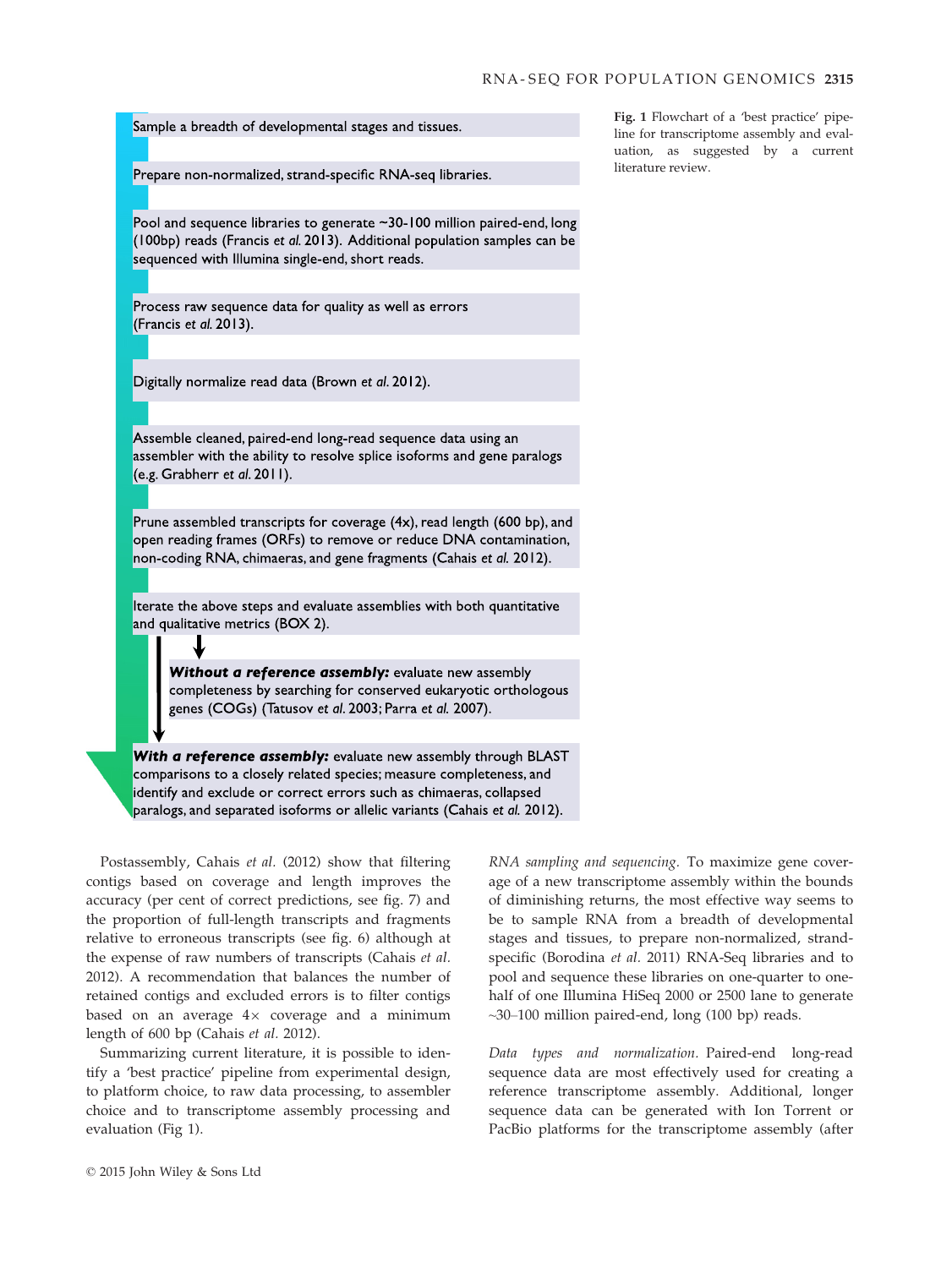error corrections). There are methods for hybrid assemblies combining data from different platforms (Lunter & Goodson 2011; Koren et al. 2012; Vijay et al. 2013; Utturkar et al. 2014) or even de novo assembly with Ion Torrent data using TRINITY and OASES (Amin et al. 2014). However, these platforms are not as readily available and assemblers, including TRINITY, have been developed and optimized targeting Illumina read data. To reduce the incorporation of sequencing errors and potential false-positive SNP identification, current experience recommends processing raw sequence data for quality as well as errors using the program REPTILE (Yang et al. 2010) and then digitally normalizing the data using the program KHMER (Crusoe et al. 2014), which is now packaged with the latest version of TRINITY (v. 20140717). These cleaned, paired-end long-read Illumina data can then ideally be assembled using TRINITY because of the ability to resolve splice isoforms and gene paralogs (Grabherr et al. 2011). This works well with the ultimate goal of a single transcript for each gene for population genomic SNP marker development.

Contig evaluation and pruning. Postassembly, a current literature review suggests pruning for coverage  $(4\times)$ , read length (600 bp) and predicting open reading frames (ORFs, e.g. TransDecoder.pl, also packaged with the latest version of TRINITY) to remove or reduce DNA contamination, noncoding RNA, chimaeras and gene fragments. These postassembly processing steps should be adjusted and tested for each new species. With the goal of maximizing the discovery of new genes to the exclusion of erroneous transcripts, each assembly iteration can be evaluated through BLAST comparisons to a closely related species and measuring completeness, as well as identifying and excluding or correcting errors such as chimaeras, collapsed paralogs, and separated isoforms or allelic variants (Cahais et al. 2012). Barring a reference transcriptome or genome of a closely related species, assembly completeness can be estimated by searching for conserved eukaryotic orthologous genes (COGs) using the complete NCBI database (Tatusov et al. 2003) or the more restricted data set of 248 single-copy COGs using the CEGMA program (Parra et al. 2007). Finally, assemblies can be further evaluated with packages such as TRANSRATE and/or MRNAMARKUP [\(http://hib](http://hibberdlab.com/transrate/)[berdlab.com/transrate/;](http://hibberdlab.com/transrate/) [https://github.com/Brendel](https://github.com/BrendelGroup/mRNAmarkup) [Group/mRNAmarkup\)](https://github.com/BrendelGroup/mRNAmarkup).

## Marker development and genotyping

Examining the current literature of this field, it is clear that most studies concerned with SNP marker development from transcriptomic data are based on agricul-

ture/aquaculture efforts or for conservation genetics (e.g. Bai et al. 2011; Ashrafi et al. 2012; Helyar et al. 2012; Gallardo-Escarate et al. 2013; Montes et al. 2013; Pootakham et al. 2013; Valenzuela-Muñoz et al. 2013; Cui et al. 2014). However, more and more data are being generated for natural populations with the goal of identifying differences in population structure or targets of selection acting among populations or individuals (Bay & Palumbi 2014).

# SNP detection

It is relatively easy to acquire a list of candidate polymorphic loci from RNA-Seq data by first aligning the short reads to a reference, then using software such as SAMtools (<http://www.htslib.org/>) (Li et al. 2009) or GATK [\(https://www.broadinstitute.org/gatk/\)](https://www.broadinstitute.org/gatk/) (McKenna et al. 2010) to search for consistent patterns of sequence variation and filter out dubious variants. Key parameters when filtering include sequencing depth (coverage), depth of reads with the nonreference allele, sequence quality scores, proximity to other SNP/InDel sites and strand bias. Sequencing errors can usually be reduced as a first step by eliminating SNPs with very low frequencies (it is also of course possible to start with a set of genes of interest and search for SNPs in those rather than using a blind shotgun approach, see e.g. Livaja et al. (2013)).

More problematic are artefacts caused by alignment errors due to InDels or multiple gene copies that have incorrectly been grouped together as one contig in an assembly. InDels are particularly troublesome in highdiversity species with large population sizes, for example, in many fish and marine invertebrates, InDels are so common in introns that traditional sequencing of amplified loci long ago shifted to exons. The problem of misalignment in multiple gene copies can be particularly acute in gene families where the copies are identical in some regions but variable in others. There are some ways to deal with two issues – most common is to filter out any SNP within a certain distance of an InDel and to filter out SNP clusters (potentially due to multiple-copy genes). This approach, however, is highly conservative. Another approach used by the Broad Institute's 'Variant Quality Score Recalibrator' (VQSR) (DePristo et al. 2011) is to use sets of known SNPs in order to train Gaussian mixture models in order to recalibrate the quality scores of a list of raw SNP data, which then makes it possible for the researcher to pull out a set of SNPs with a userdefined probability of being true (Van Der Auwera et al. 2013). Paralog identification can also be performed by comparing heterozygote excess across contigs with different sequencing depth. This approach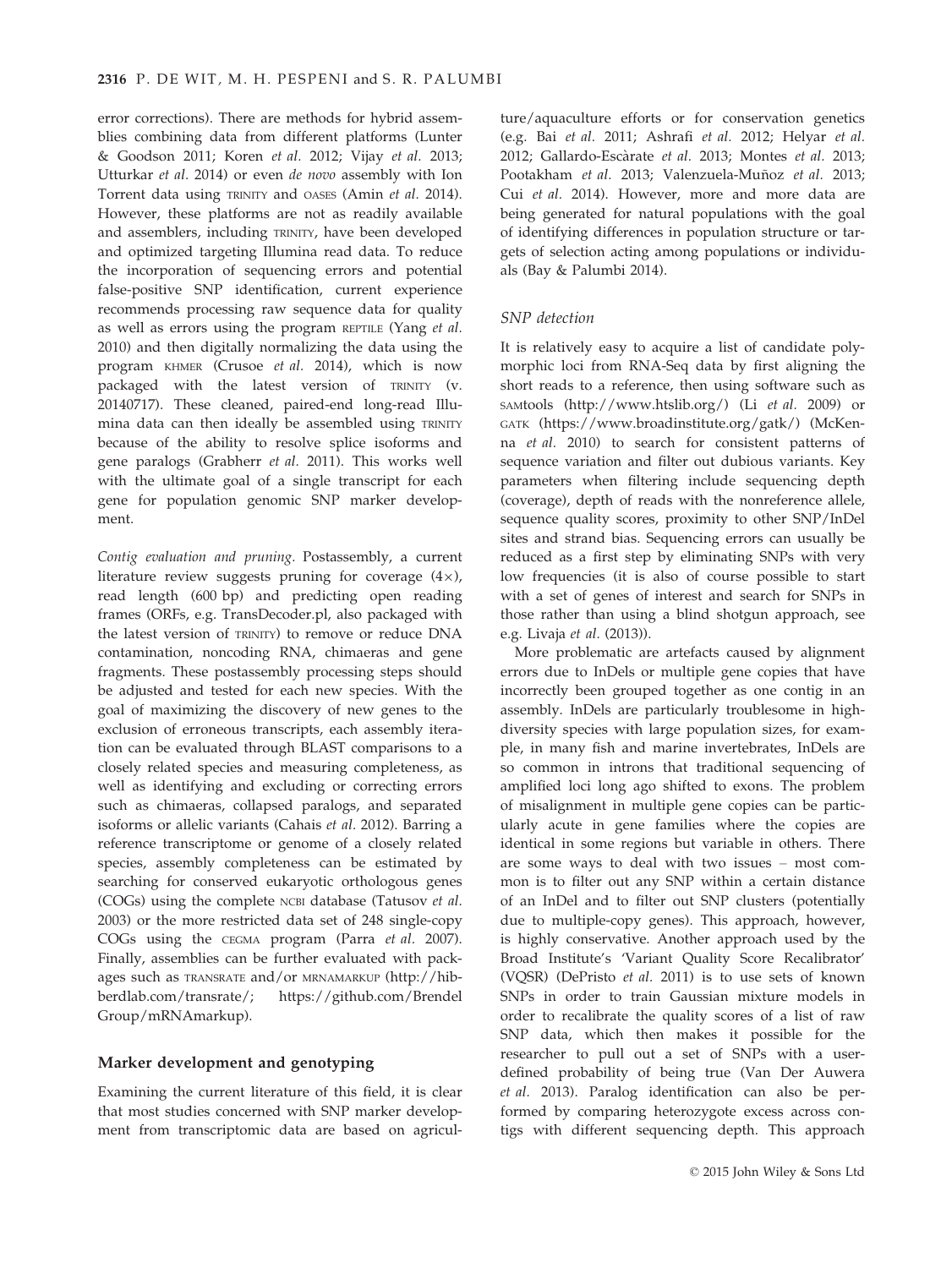can then be used to compare likelihoods of models with or without paralogy to filter out dubious SNPs (Gayral et al. 2013). It is also possible to choose a subset of SNPs in contigs suspected to consist of multiplecopy genes and verify that they segregate, that is that they do not always exhibit the same pattern.

One clear advantage of high-coverage paired-end RNA-Seq data is that they can sometimes be used to infer haplotypes. Particularly, the GATK 'haplotype caller' can use reads that cover multiple heterozygous positions to phase these SNPs. If linkage is high enough, the approach can produce longer haplotypes that can provide insights into the patterns and tempo of selection (Nielsen et al. 2011).

Once a list of filtered SNPs has been obtained, it is often valuable to confirm them with external validation. One way to perform this is by designing primers from the transcriptomic data, and 'Sanger' sequencing genomic DNA or other high-throughput SNP genotyping methods, such as mass spectrometry (Renaut et al. 2011), SNP assays (Gagnaire et al. 2012; Limborg et al. 2012), amplicon sequencing (O'Rawe et al. 2013) or high-resolution melting (HRM) (Wittwer et al. 2003), if the SNP frequency is not too high (amplicon sequences must be short enough to only span one SNP). There are some complications to this, most notably unknown intron–exon boundaries – if you design primers that span a long intron, your genomic DNA will not amplify. This can sometimes be avoided by studying intron–exon boundaries in published genomes of related species (boundaries are sometimes quite conserved evolutionarily). Because exons are often very short, such amplification products do not produce much sequence data. However, they can be valuable in expanding the population sample of a study and testing gene frequency differences seen in a preliminary study (e.g. Pespeni & Palumbi 2013).

# Transcriptomic genotyping and allele frequency estimation

A common goal of most population genomic studies is to either genotype each individual at variant sites or alternatively (and more commonly) use pooled population-wide data to directly estimate allele frequencies (e.g. Kofler et al. 2012; Martins et al. 2014; Schlötterer et al. 2014). It is possible to estimate genotypes and allele frequencies from the GATK/SAMtools output described above, but it has been shown that for lowmedium coverage sites, this might introduce biases (Kim et al. 2011). Thus, alternative approaches have been developed using maximum-likelihood approaches to directly estimate genotypes from the sequences, without first calling SNPs (Tsagkogeorga et al. 2012; Gayral et al. 2013). Similarly, bias can also be introduced when calculating allele frequencies from lowcoverage genotype data, for example due to loss of low-frequency alleles which can affect the site-frequency spectrum (Han et al. 2014b). Also in these cases, it seems appropriate to directly estimate allele frequencies directly from the sequence data, using alternative statistical approaches (e.g. Nielsen et al. 2012; Han et al. 2014a).

One key issue in using pooled data is the representativeness of the number of short reads with one or the other nucleotide, compared to the actual number of alleles present in the genomic DNA of the sequenced tissue. Ideally, a heterozygous individual would always have a 50/50 distribution between alleles in the data, and all individuals in a pool would be equally represented in the sequence data, but in reality, the data are most often skewed in some way, due to a number of reasons. PCR artefacts from the library preparation protocol (nonrandom priming or amplification) can also be potential culprits. Biologically, allele-specific expression (ASE) patterns, where one allele is more highly expressed than the other, could also potentially throw off genotype estimates. On an individual basis, this issue is unlikely to have a large effect, as the expression bias would have to be several orders of magnitude to inaccurately call a heterozygote a homozygote. However, when sequencing pools of individuals, even small differences in expression could potentially throw off allele frequency estimates. There is currently an active debate on the magnitude of this issue (see e.g. Lemay et al. (2013) vs. Konczal et al. (2013)), but until more is known, it is likely prudent to try to estimate ASE in a data set before proceeding with analyses of pooled data.

There are several ways to estimate the prevalence of ASE in a data set, most of which rely on supplementary sequencing of genomic DNA (Degner et al. 2009; Montgomery et al. 2010; Pickrell et al. 2010) to get an idea of the expected distribution of the two alleles in a heterozygote and then compare the RNA-Seq data to that distribution using binomial exact tests on a locus-by-locus level. Alternatively, it is possible to investigate ASE on a transcriptome-wide level using Bayesian modelling (Skelly et al. 2011), which also allows for accurate calculations of false discovery rates. Another approach, taken by Pespeni et al. (2013b), uses gene expression data for testing for changes in ASE between different treatments, the rationale being that if ASE is strong, allele frequency changes will be accompanied by changes in gene expression of the same loci (Pespeni et al. 2013b). Thus, by testing for significant changes in gene expression, it is possible to filter out transcripts potentially under the influence of ASE.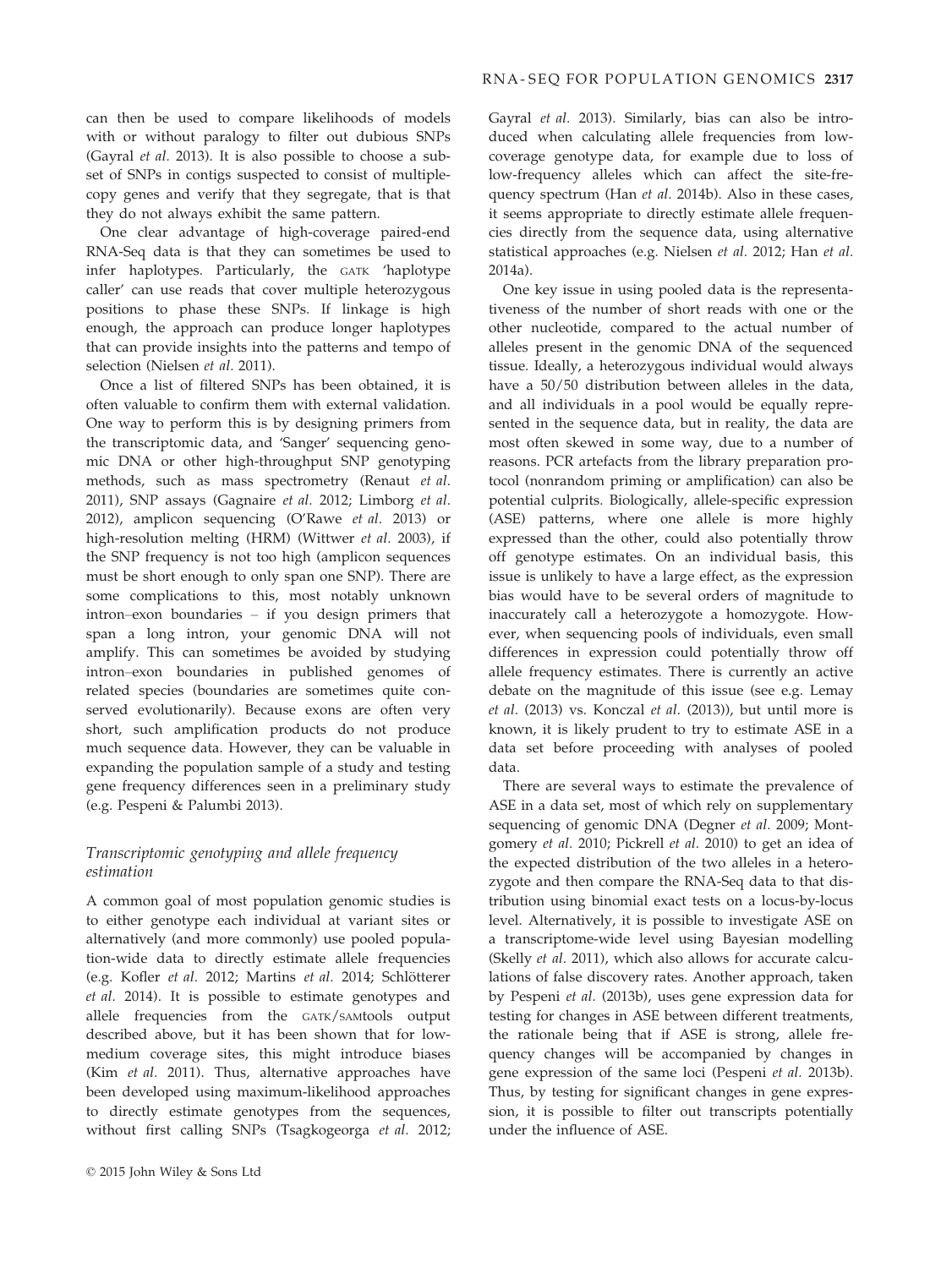## Applications of expressed sequence data sets

Transcriptomic SNPs have the advantage of providing functional information, allowing statistical tests to be conducted at levels above that of a single contig (Fig 2). For example, tests can be conducted about whether SNPs with high divergence in allele frequencies from population to population cluster into certain gene categories. The same approach can also in principle detect slight balancing selection by asking whether SNPs with particularly low divergence in allele frequencies from population to population cluster into certain gene categories (Leffler et al. 2013).

# Outliers

One of the most common goals of population genomic studies is to identify loci under selection or adaptive loci (Savolainen et al. 2013). The main idea is that in two populations under different selective regimes, genomic regions will exhibit a normal distribution of divergence, and by identifying loci significantly outside of the distribution curve (so-called outliers), you will arrive at a set of candidates likely to be affected by selection (balancing or disruptive)(Beaumont & Nichols 1996). The metric most commonly used for this type of analysis is  $F_{ST}$  (the proportion of genetic variation that can be explained by differences among populations) (e.g. Pespeni et al. 2012; De Wit & Palumbi 2013). There are several software packages that identify outliers, most of which are based on the FDIST algorithm, which assumes a certain proportion of the loci to be outliers (Antao et al. 2008). However, typical data sets for SNP analysis of transcriptomes or whole-genome RAD

High quality transcriptome assembly Map reads to contigs **Transcript** abundance data Count reads mapped to each contig Deduplicate reads Map reads to contigs Identify SNPs/Genotypes Quality filter **Expression** differences ong treatments populations/ species SNP-transcript association, eGWAS eQTI Identify outlier loci4 Principal components/ STRUCTURE<sup>5</sup> Test for correlations with environmental variables<sup>5</sup> Compare to evolutionary patterns in othe populations or species **Experimental** evolution or singlegeneration sele experiments<sup>6</sup> Association studies, GWAS,  $QTL<sup>8</sup>$ Test for signals of selection in microRNA binding sites<sup>7</sup> Note that functional enrichment analyses can be performed with any of these results **Genetic** polymorphism data

sequencing include 10 000s to 100 000 of variable positions. Analysing allele frequencies at these positions for signs of natural selection includes the strong possibility that some will appear to be more differentiated than expected strictly by chance and not by selection. In principle, levels of differentiation between populations will always produce a list of highest  $F_{ST}$  loci – the challenge has been to generate other ways to test these candidate loci against neutral expectations.

The outlier approach has been to compare the number and distribution of high  $F_{ST}$  loci to that expected under neutral theory. However, it has been difficult to generate this expectation accurately. For example, background selection in subdivided populations can reduce diversity in linked regions with a following increase in  $F_{ST}$  (Charlesworth *et al.* 1997), and as a result, outlier approaches can fail to eliminate all spuriously differentiated loci (Lotterhos & Whitlock 2014). It is also possible to compare loci putatively under selection to outliers generated by permuted populations from the original data set, indicating what distribution of  $F_{ST}$ you would expect to observe from stochastic processes alone (e.g. Pespeni et al. 2013b; De Wit et al. 2014).

A second method of outlier identification is through the Bayesian framework described by Foll & Gaggiotti (2008). Their Bayesian algorithm uses two models, one incorporating selection and one that does not, and estimates their respective posterior probabilities using an MCMC approach. Finally, it uses the posterior odds ratio to acquire P-values for each locus to be under selection, with user-specified false discovery rates. This method, implemented in the 'BayeScan' software [\(http://cmpg.unibe.ch/software/BayeScan/\)](http://cmpg.unibe.ch/software/BayeScan/), is much less prone to false positives (Narum & Hess 2011).

> Fig. 2 Examples (not exhaustive) of postassembly evolutionary applications of transcriptomic data sets discussed in the text. References cited in the figure: <sup>1</sup>Catalan et al. 2012; Barshis et al. 2013; <sup>2</sup>West et al. 2007; Harper et al. 2012; Zou et al. 2012; <sup>3</sup>Jaramillo-Correa et al. 2001; De Wit et al. 2014; <sup>4</sup>De Wit & Palumbi 2013; Pespeni et al. 2013a,b; <sup>5</sup>Manel et al. 2010; <sup>6</sup>Fos et al. 1990; <sup>7</sup>Szeto et al. 2014; <sup>8</sup>Kim et al. 2011; <sup>9</sup>Jones et al. 2012; Loire et al. 2013; Romiguier et al. 2014.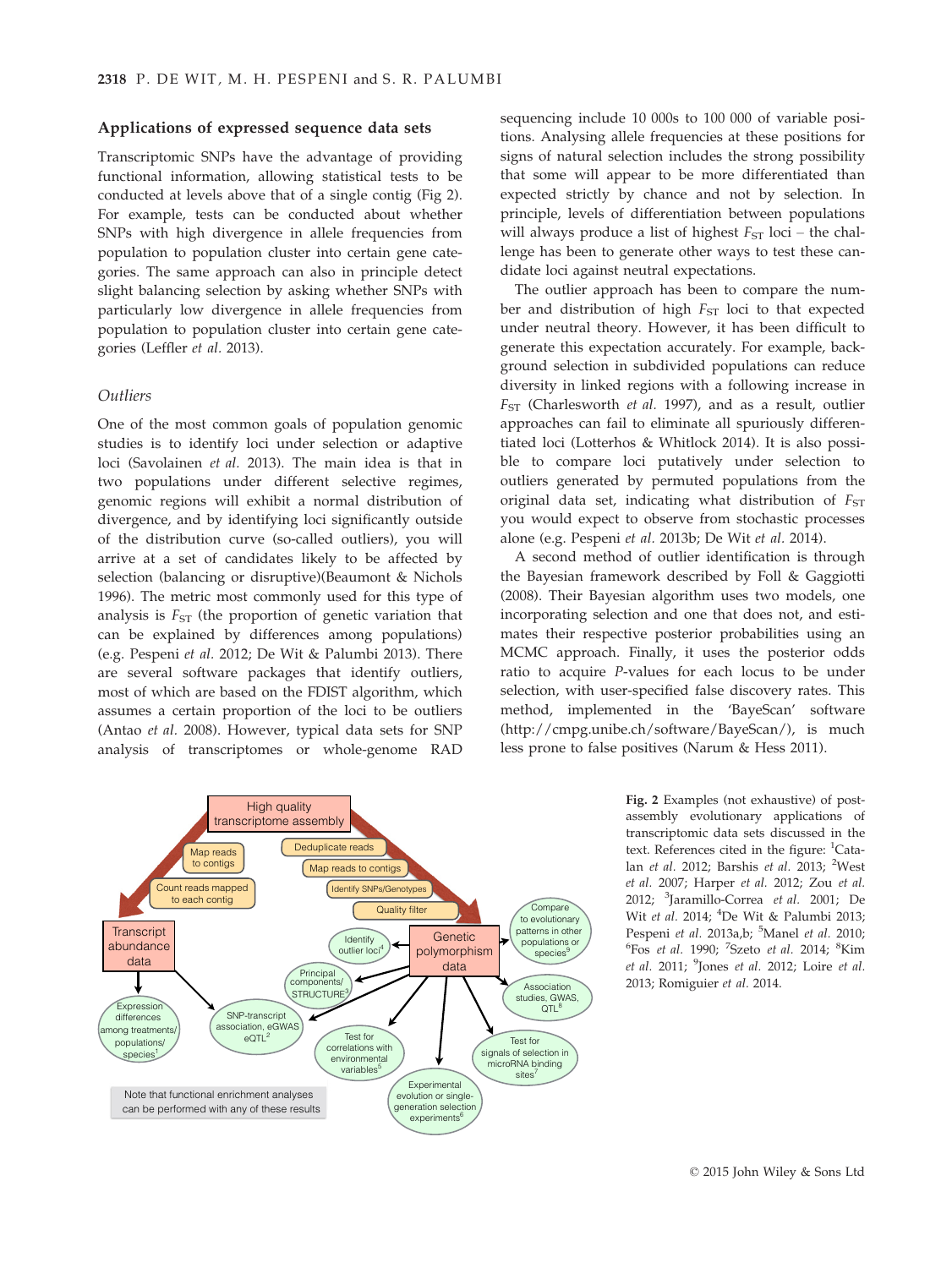# Nonoutlier approaches to identifying loci under selection

Other approaches seek to generate associated data that independently tests high  $F_{ST}$  loci for other features associated with selection. Such approaches in testing for groups of loci with 1) high levels of amino acid polymorphism; 2) a skewed distribution of minor allele frequencies; 3) enrichment for certain functional roles; 4) an association with individual fitness; and 5) an ontogenetic change in gene frequency, or other links between genotype and phenotype. These analyses can provide additional independent tests that a group of loci showing high  $F_{ST}$  differentiation are under selection. In general, when parallel data sets can be used to test the prediction that a set of loci – possibly discovered by outlier analysis – is under natural selection, there is a higher likelihood that the outlier analysis has identified some of the selected loci.

For example, Pespeni et al. (2013b) identified a set of outlier loci that had higher levels of differentiation than expected among populations exposed to different levels of ocean acidification. However, the data also showed that this group of highly differentiated loci showed high levels of amino acid polymorphism and were grouped in functional categories including skeleton formation (Pespeni et al. 2013b). These supportive analyses were particularly important in this case because  $F_{ST}$  differences might have been misleading for two reasons: the prevalence of false positives (see above) and the possibility that allele-specific expression in different conditions altered apparent allele frequencies among pooled samples. Differentiation in amino acid replacement rates and in enrichment of important functional genetic categories added important corroborative data increasing the likelihood that selection has affected loci in this group. Likewise, De Wit et al. (2014) showed outlier SNP differentiation in abalone populations before and after a major natural mortality event, thought to be due to a harmful algal bloom. Enrichment analyses found that outlier loci grouped into specific metabolic functional categories linked to the effects of algal toxins found at high levels in abalone tissue.

Even with additional data sets, genomic tests of tens of thousands of loci only generate a set of candidate loci hypothesized to be under selection, and further work is usually needed to discern which of these loci are true targets of selection. Such extra work might involve careful surveys of polymorphic loci through targeted sequencing to discern patterns of haplotype variation, or other high-resolution patterns of allelic variation over space and time. For example, Pespeni et al. (2013b) found that the same functional classes of genes that responded to experimental acidification showed correlations with local pH conditions across six populations in the wild (Pespeni et al. 2013a) and putative adaptive loci identified as  $F_{ST}$  outliers (Pespeni *et al.* 2010) showed correlations with local temperature conditions in finer scale sampling in the wild (Pespeni & Palumbi 2013). Further work on the physiological basis of selection, the biochemical ramifications of allelic variation or the gene expression variation associated with allele differences can help to track the mechanisms by which selection acts (Le Corre & Kremer 2012).

In this point of view, these analyses first detect that there is a footprint of selection in the data, that the footprint is associated with a particular set of loci, and that the footprints lead in a particular physiological, biochemical or genetic direction. The initial genome-level data sets should be viewed as a beginning of this process.

## Evolutionary transcriptomics

In many cases, selection might not act strongly on single genes, but rather have subtle effects on many loci with similar functions, for example through regulatory or metabolic networks (Fraser et al. 2004, 2010). In these cases, it might not be possible to pick up individual loci as outliers, especially at the stringent levels of significance required when 10 000s of individual loci are examined. However, by testing whether loci with high  $F_{ST}$  are nonrandomly clustered into distinct metabolic or functional categories, it is possible to infer the action of selection even in the absence of individually significant loci (e.g. Pespeni et al. 2013b; De Wit et al. 2014).

Typically, these nonrandom associations can be elucidated by overrepresentation analyses (ORA), which compare the proportion of functions in a data set of interest (e.g. an outlier set) to the transcriptome-wide distribution of gene functions, while correcting for multiple tests (see e.g. Zheng & Wang 2008). Another, perhaps more powerful enrichment analysis approach, focuses on comparing the transcriptome-wide traits of members in a functional class vs. the rest of the transcriptome for amino acid polymorphism,  $F_{ST}$  levels, etc. This approach compares traits in a small number of groups and can easily be simulated in permutation tests to gain statistical support. It is still unclear exactly how much of functionally important genetic variation is located in genic regions compared to regulatory regions (see e.g. Jones et al. (2012)), but especially for nonmodel systems, the genic regions will provide an initial view of the functional targets of a putative selective regime. In this respect, it could also be fruitful to focus on tissues/life stages that are a priori determined likely to be enriched for functions of interest, such as gonadal tissue if reproductive barriers are of interest (Andres et al. 2013) or neural tissue for studying behavioural sexual dimorphism (Catalan et al. 2012) because RNA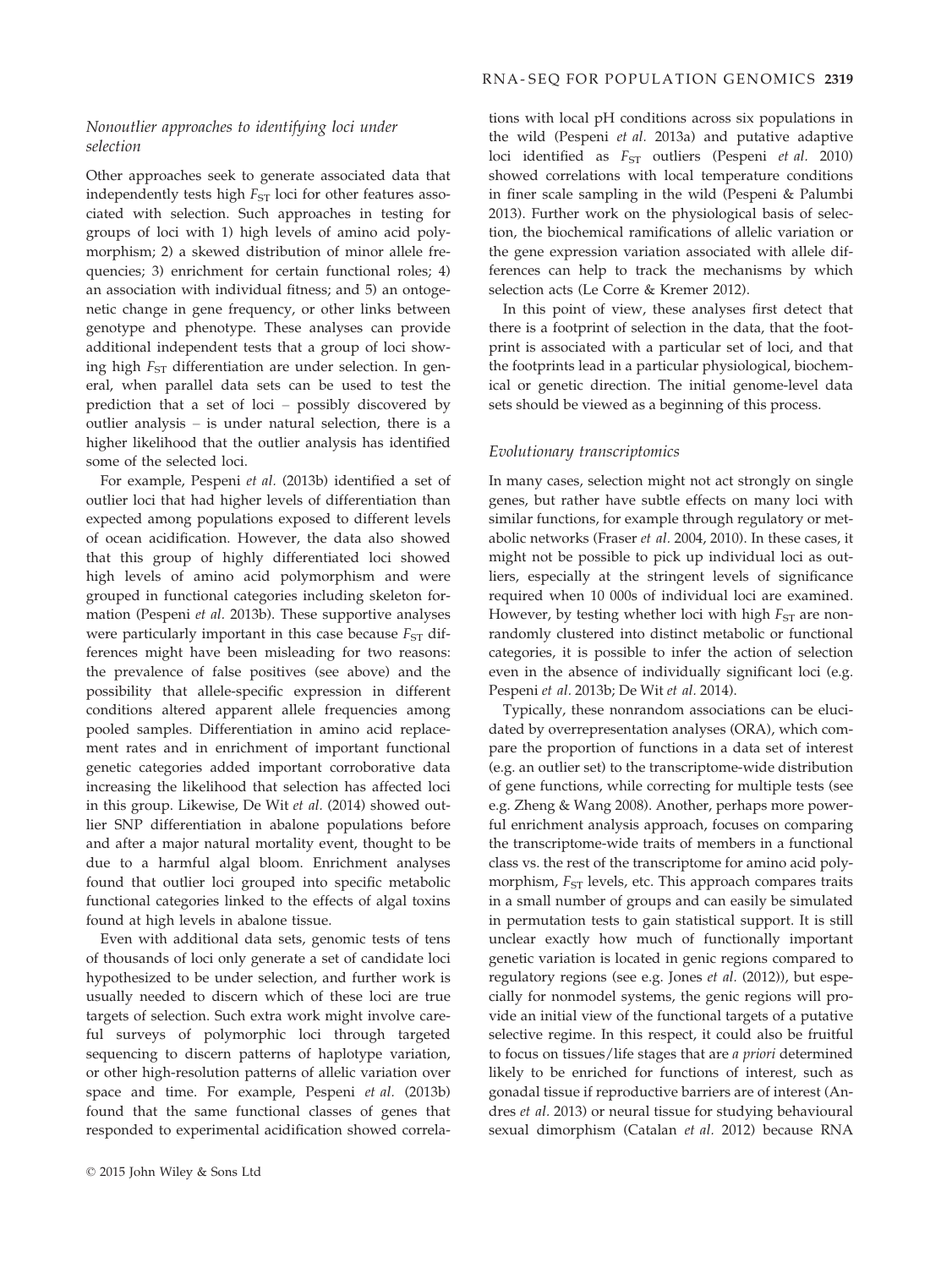from these tissues will be enhanced for expression of these genes.

Another powerful feature of transcriptomic data is the potential to examine changes in gene expression levels among individuals or populations. There has long been a realization that gene expression differences play a strong role in species differentiation and in population adaptation (López-Maury et al. 2008). Several studies between closely related species indicate that there is a genetic basis for differences in transcript levels (Fraser et al. 2004), which could lead to adaptive divergence in the wild (Jeukens et al. 2010; Leder et al. 2015).

The combination of gene expression measurements (based on read counts) and SNP detection (based on comparing read sequences) from the same individuals and the same RNA-Seq data set provides a new look at the functional role of SNPs in gene expression. Quantitative estimates of gene expression can be associated with changes in nucleotide sequence (eGWAS) (Harper et al. 2012). Ironically, most SNPs controlling gene expression occur outside the coding regions of genes, and so finding relationship between a SNP genotype and expression levels can signal an indirect link between the SNP and whatever is controlling gene expression (N. Rose, F. Seneca & S. R. Palumbi, unpublished data). The same method can furthermore be used to study regulatory network changes by analysing co-expression patterns and associating with nucleotide changes and phenotypic traits (Szeto et al. 2014). The promise of this approach is that experiments on natural selection for gene expression differences can now be monitored in ways that require much less effort than in the past.

Finally, cross-species comparisons of transcriptomic data have recently shown promise for conservation genetics of endangered animals (Loire et al. 2013) and also for gaining an enhanced understanding of the fundamental principles of population genomics (Romiguier et al. 2014), allowing us to potentially predict the responses of natural populations to future environmental perturbations.

#### Emerging opportunities

The ultimate data set for population genomics is a comparison of full-genome sequences of individuals within and between populations. Such comparisons have been made for humans, yeast, Drosophila and a few other model systems, and are rapidly becoming economical for nonmodel species. In some senses, the attraction of reduced representation genome data sets (e.g. transcriptomes or RAD) is that they provide a way of increasing sample number in a study while maintaining practical DNA sequencing costs. However, as DNA sequencing costs continue to drop, and as analytical tools continue to

become more powerful, there will probably be a move away from reduced representation genome data sets and a move towards full-genome population genetics for species in the wild. Even today, such data sets are feasible: a DNA sequence run of 200 million reads at 200 bp each provides 40 Gb of data, or about 40 genome equivalents for a 1-gigabase genome in a single lane. This is not enough data to construct a full genome for all individuals, but it is enough to produce allele frequency data at a good portion of the full genome for a mixture of individuals in the lane.

However, even with these remarkable data in hand, a focus on expressed sequences remains extremely valuable. In this case, mapping genomic reads to a transcriptome can produce the sequences of many regions of the coding genome, allowing many of the analyses suggested above. This approach leaves behind the gene expression data made available by RNA-Seq but has the advantage of not requiring mRNA as a starting material.

# Summary

With all the issues associated with genome assembly, focusing on the transcriptome provides a cost-effective way to reduce complexity while still retaining a large fraction of functionally relevant information. SNP genotyping from transcriptomic (RNA-Seq) data is a field currently growing rapidly, and while many studies to date focus on marker development with no further population genomic analyses, the field is evolving rapidly. Using expressed sequence data, there is potential to study not only patterns of SNP markers but also associations of phenotypes to alternative splice events or gene expression changes, and to start understanding the genetic background causing these patterns. There are some issues remaining to be studied in more detail, especially the effects of allele-specific expression on pooled RNA-Seq data. However, these issues are quite likely to be addressed within the near future, and new statistical frameworks will undoubtedly continue to extend the usefulness of RNA-Seq data for the foreseeable future.

## References

- Amin S, Prentis PJ, Gilding EK, Pavasovic A (2014) Assembly and annotation of a non-model gastropod (Nerita melanotragus) transcriptome: a comparison of De novo assemblers. BMC Research Notes, 7, 488.
- Andres JA, Larson EL, Bogdanowicz SM, Harrison RG (2013) Patterns of transcriptome divergence in the male accessory gland of two closely related species of field crickets. Genetics, 193, 501–513.
- Antao T, Lopes A, Lopes RJ, Beja-Pereira A, Luikart G (2008) LOSITAN: a workbench to detect molecular adaptation based on a F(st)-outlier method. BMC Bioinformatics, 9, 323.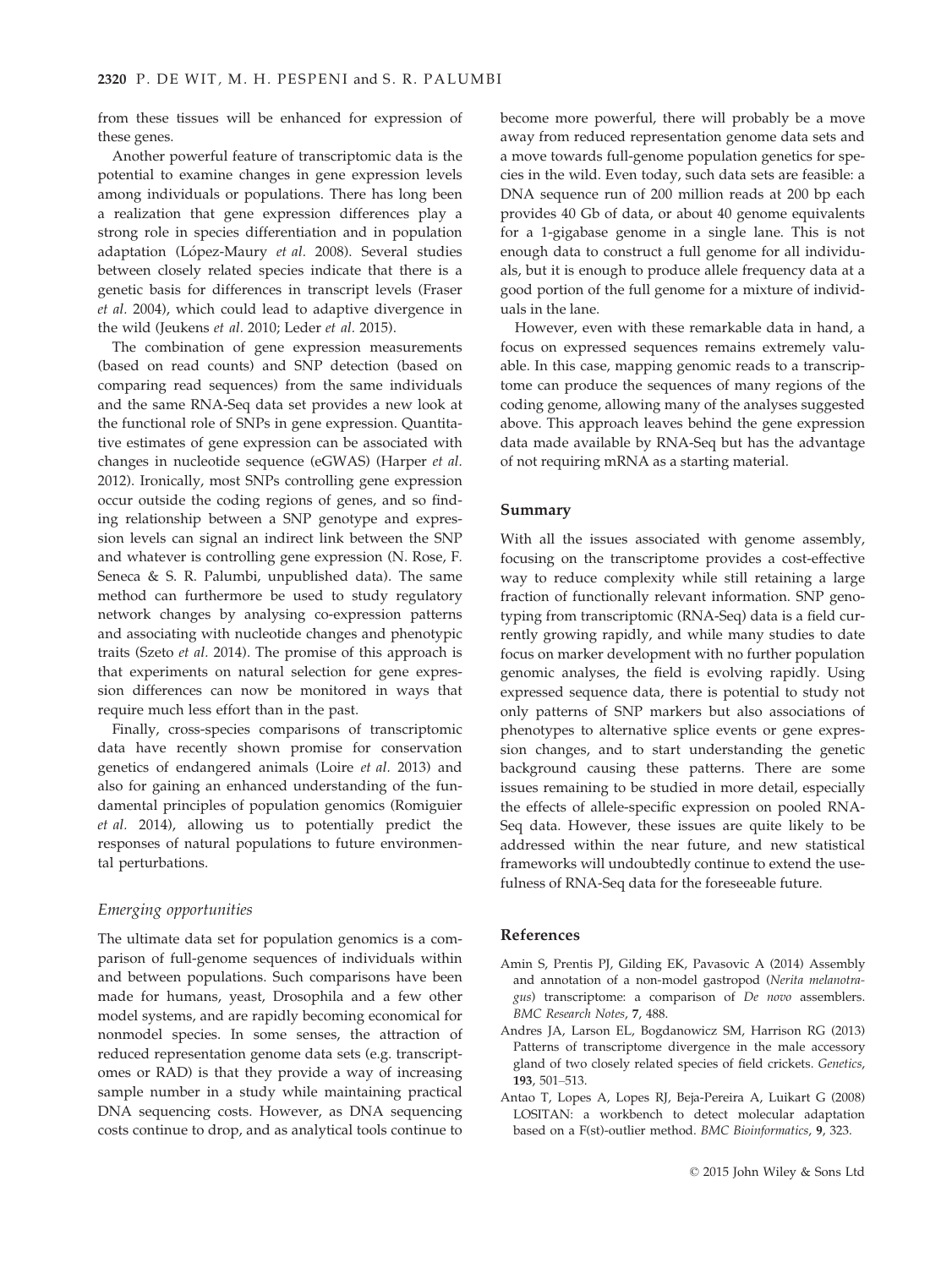- Ashrafi H, Hill T, Stoffel K et al. (2012) De novo assembly of the pepper transcriptome (Capsicum annuum): a benchmark for in silico discovery of SNPs, SSRs and candidate genes. BMC Genomics, 13, 571.
- Bai X, Rivera-Vega L, Mamidala P et al. (2011) Transcriptomic signatures of ash (Fraxinus spp.) phloem. PLoS ONE, 6, e16368.
- Barshis DJ, Ladner JT, Oliver TA, Seneca FO, Traylor-Knowles N, Palumbi SR (2013) Genomic basis for coral resilience to climate change. Proceedings of the National Academy of Sciences of the United States of America, 110, 1387–1392.
- Bay RA, Palumbi SR (2014) Multilocus adaptation associated with heat resistance in reef-building corals. Current Biology. Available online, doi[:10.1016/j.cub.2014.10.044](http://dx.doi.org/10.1016/j.cub.2014.10.044).
- Beaumont MA, Nichols RA (1996) Evaluating loci for use in the genetic analysis of population structure. Proceedings of the Royal Society B-Biological Sciences, 263, 1619–1626.
- Borodina T, Adjaye J, Sultan M (2011) A strand-specific library preparation protocol for RNA sequencing. In: Methods in Enzymology, Vol 500: Methods in Systems Biology (eds Jameson D, Verma M, Westerhoff HV), pp. 79–98. Academic Press, San Diego, California.
- Brown CT, Howe A, Zhang Q, Pyrkosz AB, Brom TH (2012) A reference-free algorithm for computational normalization of shotgun sequencing data. ArXiv arXiv, 1203, 1-18.
- Cahais V, Gayral P, Tsagkogeorga G et al. (2012) Reference-free transcriptome assembly in non-model animals from nextgeneration sequencing data. Molecular Ecology Resources, 12, 834–845.
- Catalan A, Hutter S, Parsch J (2012) Population and sex differences in Drosophila melanogaster brain gene expression. BMC Genomics, 13, 1–12.
- Charlesworth B, Nordborg M, Charlesworth D (1997) The effects of local selection, balanced polymorphism and background selection on equilibrium patterns of genetic diversity in subdivided populations. Genetics Research, 70, 155–174.
- Chen S, Yang P, Jiang F et al. (2010) De novo analysis of transcriptome dynamics in the migratory locust during the development of phase traits. PLoS ONE, 5, e15633.
- Choi M, Scholl UI, Ji W et al. (2009) Genetic diagnosis by whole exome capture and massively parallel DNA sequencing. Proceedings of the National Academy of Sciences of the United States of America, 106, 19096–19101.
- Crusoe MR, Edvenson G, Fish J et al. (2014) The KHMER software package: enabling efficient sequence analysis. Figshare. doi: [10.6084/m9.figshare,979190.](http://dx.doi.org/10.6084/m9.figshare,979190)
- Cui J, Wang H, Liu S et al. (2014) SNP discovery from transcriptome of the swimbladder of Takifugu rubripes. PLoS ONE, 9, e92502.
- De Wit P, Palumbi SR (2013) Transcriptome-wide polymorphisms of red abalone (Haliotis rufescens) reveal patterns of gene flow and local adaptation. Molecular Ecology, 22, 2884–2897.
- De Wit P, Rogers-Bennett L, Kudela RM, Palumbi SR (2014) Forensic genomics as a novel tool for identifying the causes of mass mortality events. Nature Communications, 5, 3652.
- Degner JF, Marioni JC, Pai AA et al. (2009) Effect of read-mapping biases on detecting allele-specific expression from RNA-sequencing data. Bioinformatics, 25, 3207–3212.
- DePristo MA, Banks E, Poplin R et al. (2011) A framework for variation discovery and genotyping using next-generation DNA sequencing data. Nature Genetics, 43, 491–498.
- Doyle SR, Griffith IS, Murphy NP, Strugnell JM (2014) Lowcoverage MiSeq next generation sequencing reveals the mitochondrial genome of the Eastern Rock Lobster, Sagmariasus verreauxi. Mitochondrial DNA. Available online, doi: [10.3109/](http://dx.doi.org/10.3109/19401736.2013.855921) [19401736.2013.855921](http://dx.doi.org/10.3109/19401736.2013.855921).
- Feldmeyer B, Wheat CW, Krezdorn N, Rotter B, Pfenninger M (2011) Short read Illumina data for the de novo assembly of a non-model snail species transcriptome (Radix balthica, Basommatophora, Pulmonata), and a comparison of assembler performance. BMC Genomics, 12, 317.
- Foll M, Gaggiotti O (2008) A genome-scan method to identify selected loci appropriate for both dominant and codominant markers: a Bayesian perspective. Genetics, 180, 977–993.
- Fos M, Domínguez MA, Latorre A, Moya A (1990) Mitochondrial DNA evolution in experimental populations of Drosophila subobscura. Proceedings of the National Academy of Sciences of the United States of America, 87, 4198–4201.
- Francis WR, Christianson LM, Kiko R et al. (2013) A comparison across non-model animals suggests an optimal sequencing depth for de novo transcriptome assembly. BMC Genomics, 14, 167.
- Fraser HB, Hirsh AE, Wall DP, Eisen MB (2004) Coevolution of gene expression among interacting proteins. Proceedings of the National Academy of Sciences of the United States of America, 101, 9033–9038.
- Fraser HB, Moses AM, Schadt EE (2010) Evidence for widespread adaptive evolution of gene expression in budding yeast. Proceedings of the National Academy of Sciences, 107, 2977–2982.
- Gagnaire P-A, Normandeau E, Cote C, Hansen MM, Bernatchez L (2012) The genetic consequences of spatially varying selection in the panmictic american eel (Anguilla rostrata). Genetics, 190, 725–736.
- Gallardo-Escàrate C, Núñez-Acuña G, Valenzuela-Muñoz V (2013) SNP discovery in the marine gastropod Concholepas concholepas by high-throughput transcriptome sequencing. Conservation Genetics Resources, 5, 1053–1054.
- Gayral P, Melo-Ferreira J, Glémin S et al. (2013) Reference-free population genomics from next-generation transcriptome data and the vertebrate-invertebrate gap. PLoS Genetics, 9, e1003457.
- Grabherr MG, Haas BJ, Yassour M et al. (2011) Full-length transcriptome assembly from RNA-Seq data without a reference genome. Nature Biotechnology, 29, 644–652.
- Haas BJ, Papanicolaou A, Yassour M et al. (2014) De novo transcript sequence reconstruction from RNA-Seq: reference generation and analysis with TRINITY. Nature Protocols, 8, 1–43.
- Han B, Kang EY, Raychaudhuri S, de Bakker PIW, Eskin E (2014a) Fast pairwise IBD association testing in genome-wide association studies. Bioinformatics, 30, 206–213.
- Han E, Sinsheimer JS, Novembre J (2014b) Characterizing bias in population genetic inferences from low-coverage sequencing data. Molecular Biology and Evolution, 31, 723–735.
- Harper AL, Trick M, Higgins J et al. (2012) Associative transcriptomics of traits in the polyploid crop species Brassica napus. Nature Biotechnology, 30, 798–802.
- Helyar SJ, Limborg MT, Bekkevold D et al. (2012) SNP discovery using next generation transcriptomic sequencing in Atlantic herring (Clupea harengus). PLoS ONE, 7, e42089.
- Huh D, Paulson J (2010) Non-genetic heterogeneity from random partitioning at cell division. Nature Genetics, 43, 95–100.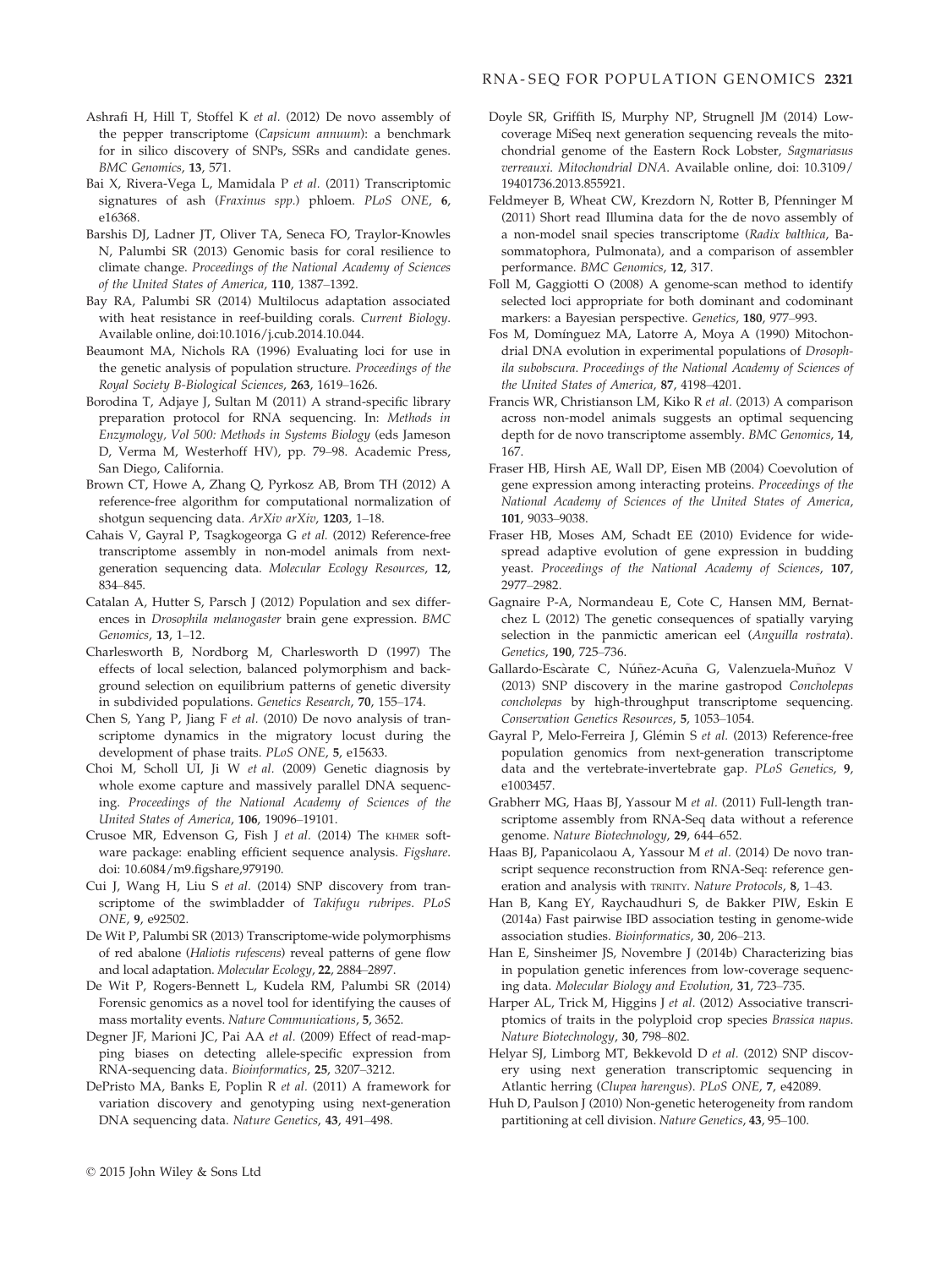- Jaramillo-Correa JP, Beaulieu J, Bousquet J (2001) Contrasting evolutionary forces driving population structure at expressed sequence tag polymorphisms, allozymes and quantitative traits in white spruce. Molecular Ecology, 10, 2729–2740.
- Jeukens J, Renaut S, St-Cyr J, Nolte AW, Bernatchez L (2010) The transcriptomics of sympatric dwarf and normal lake whitefish (Coregonus clupeaformis spp., Salmonidae) divergence as revealed by next-generation sequencing. Molecular Ecology, 19, 5389–5403.
- Jones FC, Grabherr MG, Chan YF et al. (2012) The genomic basis of adaptive evolution in threespine sticklebacks. Nature, 484, 55–61.
- Kim SY, Lohmueller KE, Albrechtsen A et al. (2011) Estimation of allele frequency and association mapping using next-generation sequencing data. BMC Bioinformatics, 12, 231.
- Kofler R, Betancourt AJ, Schloetterer C (2012) Sequencing of pooled DNA samples (Pool-Seq) uncovers complex dynamics of transposable element insertions in Drosophila melanogaster. PLoS Genetics, 8, e1002487.
- Konczal M, Koteja P, Stuglik MT, Radwan J, Babik W (2013) Accuracy of allele frequency estimation using pooled RNA-Seq. Molecular Ecology Resources, 14, 381–392.
- Koren S, Schatz MC, Walenz BP et al. (2012) Hybrid error correction and de novo assembly of single-molecule sequencing reads. Nature Biotechnology, 30, 693–700.
- Krasileva KV, Buffalo V, Bailey P et al. (2013) Separating homeologs by phasing in the tetraploid wheat transcriptome. Genome Biology, 14, R66.
- Le Corre V, Kremer A (2012) The genetic differentiation at quantitative trait loci under local adaptation. Molecular Ecology, 21, 1548–1566.
- Leder EH, McCairns RJS, Leinonen T et al. (2015) The evolution and adaptive potential of transcriptional variation in sticklebacks—signatures of selection and widespread heritability. Molecular Biology and Evolution, 32, 674–689.
- Leffler EM, Gao Z, Pfeifer S et al. (2013) Multiple instances of ancient balancing selection shared between humans and chimpanzees. Science, 339, 1578–1582.
- Lemay MA, Donnelly DJ, Russello MA (2013) Transcriptomewide comparison of sequence variation in divergent ecotypes of kokanee salmon. BMC Genomics, 14, 308.
- Li W, Godzik A (2006) Cd-hit: a fast program for clustering and comparing large sets of protein or nucleotide sequences. Bioinformatics, 22, 1658–1659.
- Li H, Handsaker B, Wysoker A et al. (2009) The sequence alignment/map format and SAMtools. Bioinformatics (Oxford, England), 25, 2078–2079.
- Limborg MT, Helyar SJ, de Bruyn M et al. (2012) Environmental selection on transcriptome-derived SNPs in a high gene flow marine fish, the Atlantic herring (Clupea harengus). Molecular Ecology, 21, 3686–3703.
- Liu J, McCleland M, Stawiski EW et al. (2014) Integrated exome and transcriptome sequencing reveals ZAK isoform usage in gastric cancer. Nature Communications, 5, 3830.
- Livaja M, Wang Y, Wieckhorst S et al. (2013) BSTA: a targeted approach combines bulked segregant analysis with nextgeneration sequencing and de novo transcriptome assembly for SNP discovery in sunflower. BMC Genomics, 14, 628.
- Loire E, Chiari Y, Bernard A et al. (2013) Population genomics of the endangered giant Galapagos tortoise. Genome Biology, 14, R136.
- López-Maury L, Marguerat S, Bähler J (2008) Tuning gene expression to changing environments: from rapid responses to evolutionary adaptation. Nature Reviews Genetics, 9, 583-593.
- Lotterhos KE, Whitlock MC (2014) Evaluation of demographic history and neutral parameterization on the performance of F-ST outlier tests. Molecular Ecology, 23, 2178–2192.
- Lunter G, Goodson M (2011) Stampy: a statistical algorithm for sensitive and fast mapping of Illumina sequence reads. Genome Research, 21, 936–939.
- Macmanes MD, Eisen MB (2013) Improving transcriptome assembly through error correction of high-throughput sequence reads. PeerJ, 1, e113.
- Manel S, Joost S, Epperson BK et al. (2010) Perspectives on the use of landscape genetics to detect genetic adaptive variation in the field. Molecular Ecology, 19, 3760–3772.
- Martin JA, Wang Z (2011) Next-generation transcriptome assembly. Nature Reviews Genetics, 12, 671–682.
- Martins NE, Faria VG, Nolte V et al. (2014) Host adaptation to viruses relies on few genes with different cross-resistance properties. Proceedings of the National Academy of Sciences of the United States of America, 111, 5938–5943.
- McKenna A, Hanna M, Banks E et al. (2010) The Genome Analysis Toolkit: a MapReduce framework for analyzing next-generation DNA sequencing data. Genome Research, 20, 1297–1303.
- Montes I, Conklin D, Albaina A et al. (2013) SNP discovery in European anchovy (Engraulis encrasicolus, L) by highthroughput transcriptome and genome sequencing. PLoS ONE, 8, e70051.
- Montgomery SB, Sammeth M, Gutierrez-Arcelus M et al. (2010) Transcriptome genetics using second generation sequencing in a Caucasian population. Nature, 464, 773–777.
- Narum SR, Hess JE (2011) Comparison of FST outlier tests for SNP loci under selection. Molecular Ecology Resources, 11, 184–194.
- Nielsen R, Paul JS, Albrechtsen A, Song YS (2011) Genotype and SNP calling from next-generation sequencing data. Nature Reviews Genetics, 12, 443–451.
- Nielsen R, Korneliussen T, Albrechtsen A, Li Y, Wang J (2012) SNP calling, genotype calling, and sample allele frequency estimation from new-generation sequencing data. PLoS ONE, 7, e37558.
- O'Neil ST, Emrich SJ (2013) Assessing De Novo transcriptome assembly metrics for consistency and utility. BMC Genomics, 14, 465.
- O'Rawe J, Jiang T, Sun G et al. (2013) Low concordance of multiple variant-calling pipelines: practical implications for exome and genome sequencing. Genome Medicine, 5, 28.
- Parra G, Bradnam K, Korf I (2007) CEGMA: a pipeline to accurately annotate core genes in eukaryotic genomes. Bioinformatics, 23, 1061–1067.
- Pespeni MH, Palumbi SR (2013) Signals of selection in outlier loci in a widely dispersing species across an environmental mosaic. Molecular Ecology, 22, 3580–3597.
- Pespeni MH, Oliver TA, Manier MK, Palumbi SR (2010) Restriction Site Tiling Analysis: accurate discovery and quantitative genotyping of genome-wide polymorphisms using nucleotide arrays. Genome Biology, 11, R44.
- Pespeni MH, Garfield DA, Manier MK, Palumbi SR (2012) Genome-wide polymorphisms show unexpected targets of